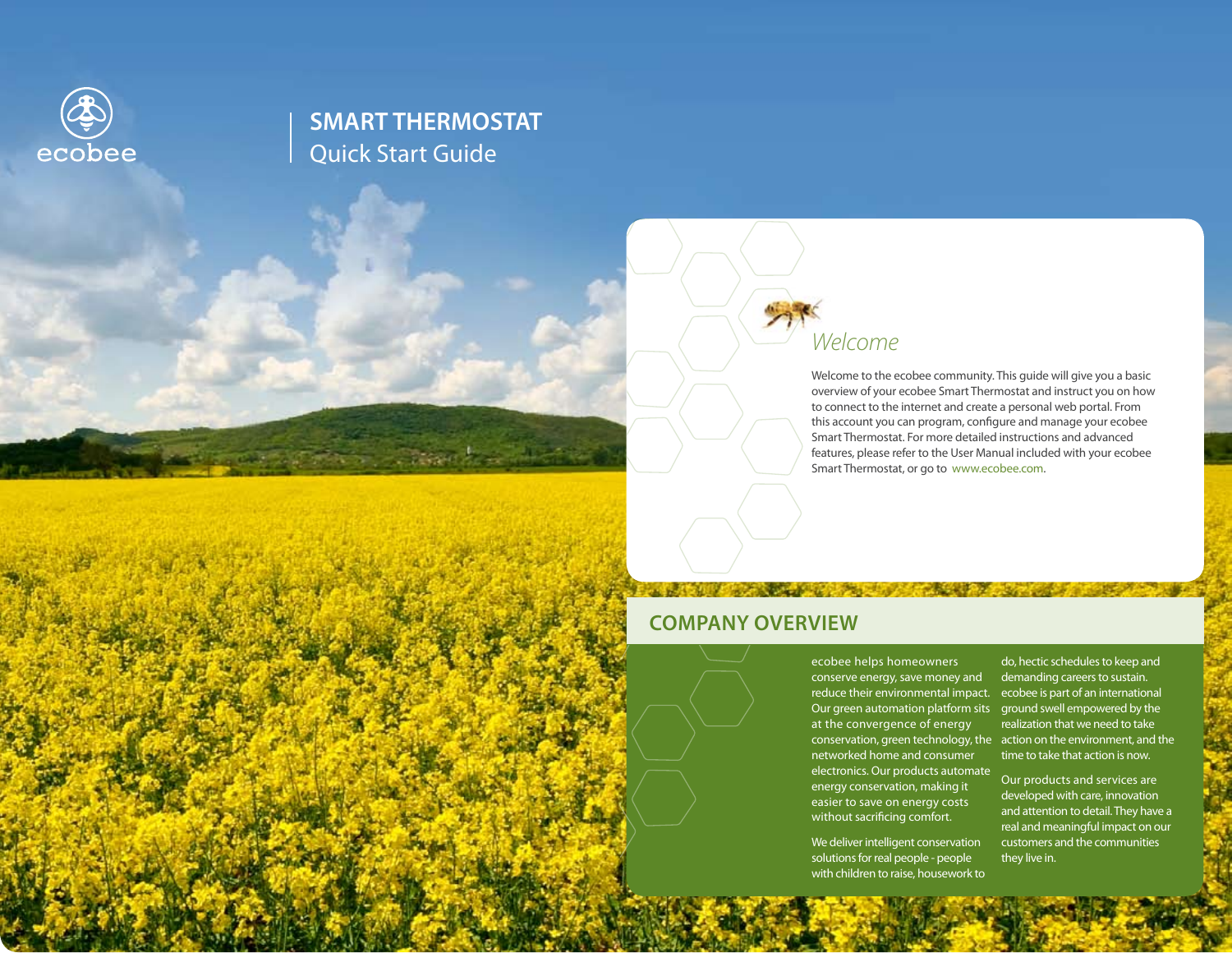## **USING THE TOUCH SCREEN**

The ecobee Smart Thermostat uses touch screen technology that makes navigation easy. With your finger, lightly tap the icons, buttons and lists or drag you finger across the screen to move a slider or scroll wheel.



## **Connecting to the Internet**

The ecobee Smart Thermostat is equipped with an interface that connects to any home wireless network. You must enable the WiFi radio in the ecobee Smart Thermostat and configure it in order to access your home wireless network.

If your network uses Static IP addressing or filters for MAC addresses, please refer to the User Manual for instructions on setting up the WiFi connection.

#### **To set up the WiFi radio:**



 $\sigma$ 

From the Home screen, Press **More**.

Press **Settings**.

Switch WiFi on.

Select your network from the list of available networks. Enter any applicable passwords.

**A CONSTRUCTION OF A CONSTRUCTION OF A CONSTRUCTION OF A CONSTRUCTION OF A CONSTRUCTION OF A CONSTRUCTION** 



Press **Done**.

**Feature Buttons**



#### **REGISTER**

Use the Register button to register your ecobee Smart Thermostat and create a personalized web portal at www.ecobee.com. Once you've successfully registered, this button is replaced by the Weather button.



#### **WEATHER**

This button displays the current outdoor temperature, weather conditions and offers a full five-day forecast. ecobee will use your local weather data to better control your heating and cooling.



#### **DETAILS**

This feature offers access to system details such as humidity levels and furnace fan settings. If you have a ventilator, humidifier or dehumidifier connected, Details will display these settings.



#### Quick Save

This feature works just like a light switch. Using the Quick Save button will automatically set the ecobee Smart Thermostat to energy conservation mode.



#### Program

Use this feature to program the desired temperatures for each day of the week. The icon on this button changes to show which period of the day (awake, away, home, sleep) is currently in effect.



#### **VACATION**

The feature allows the ecobee homeowner to create a Vacation so that they can save energy while away.